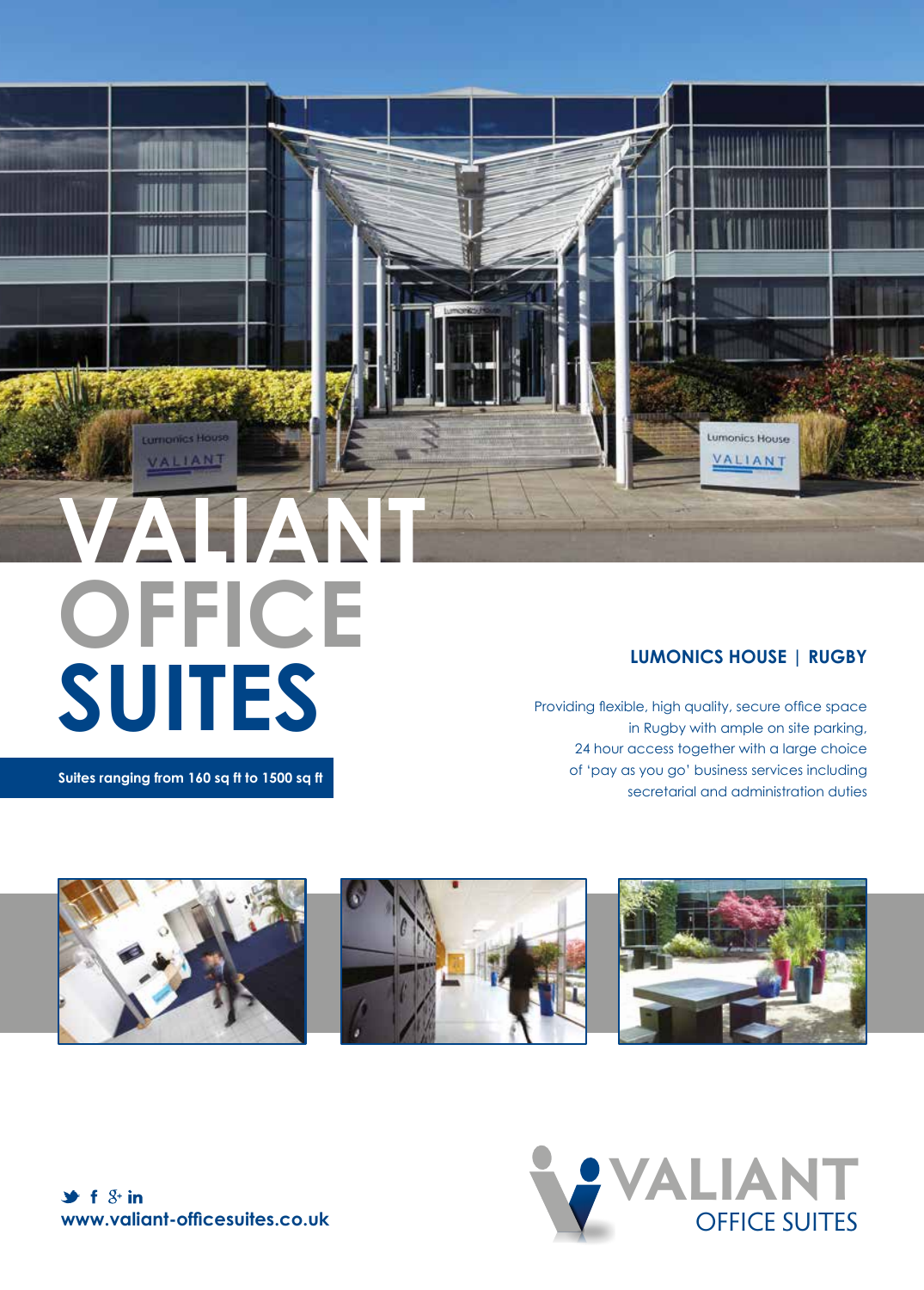**A fully serviced reception open from 8am to 6pm Monday to Friday ensures that there is a professional team in place to greet your guests and answer your calls in your company name.**

**With over 30 individual suites available starting for two people from 160 sq ft with the flexibility to expand as your business grows. A choice of furniture solutions are available to suit your requirements.** 



RECEPTION

### **Individual Office Solutions**

- **Flexible office solutions with a choice of furniture packages to suit individual requirements**
- **Internet access and telephone services are delivered in partnership with WarwickNet who are the Midlands leading provider of managed communications services for serviced office environments.**
	- **Reliable Cisco based switching and routing care**
	- **Extensive range of broadband and leased line internet access options**
	- **1 Gbit/s fibre optic into the building**
	- **Fully featured virtual PBX service**
	- **Offsite online backup facility**
	- **Local based support**
- **Individual heating and comfort cooling controls in every office**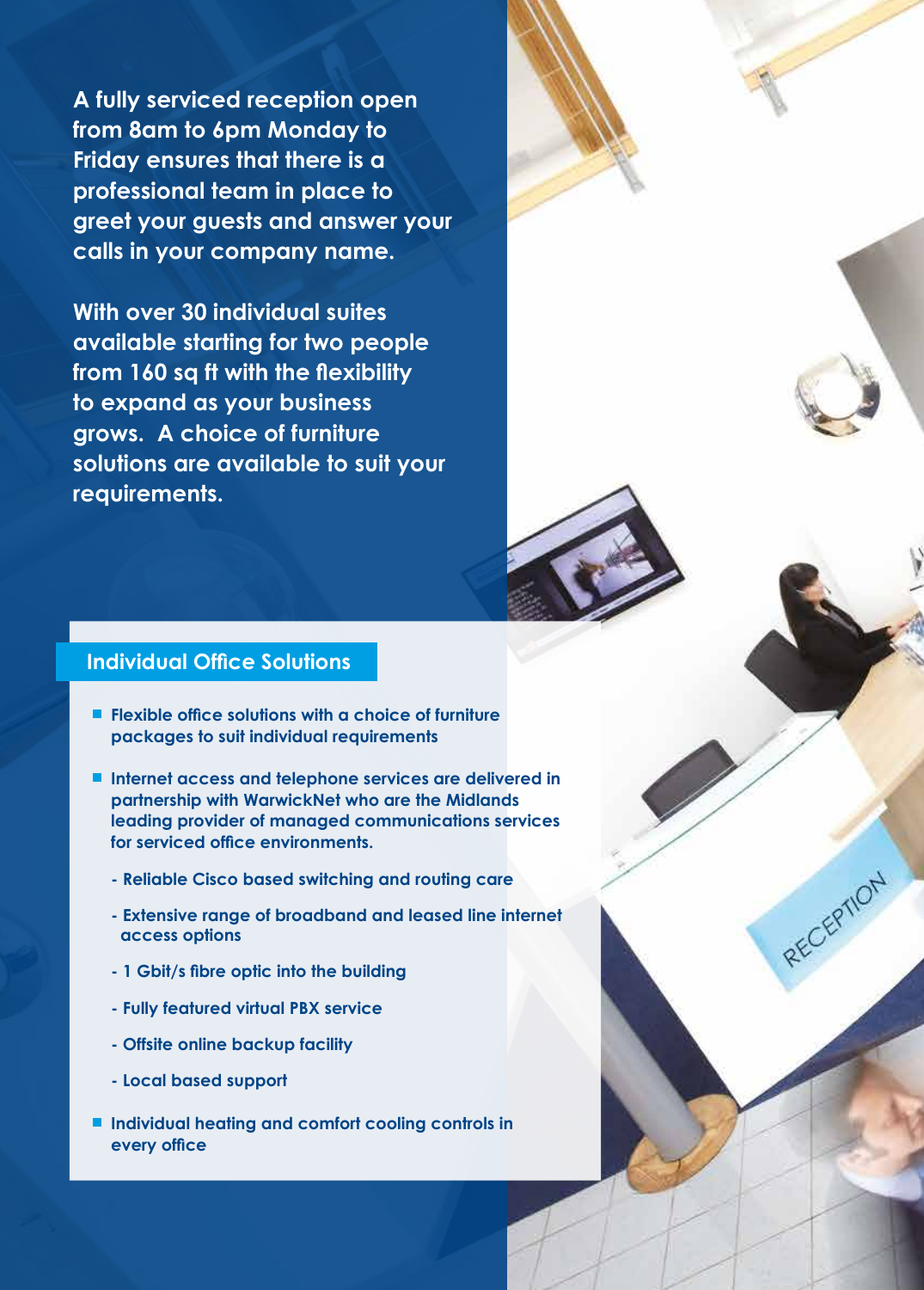

Ú

Q,





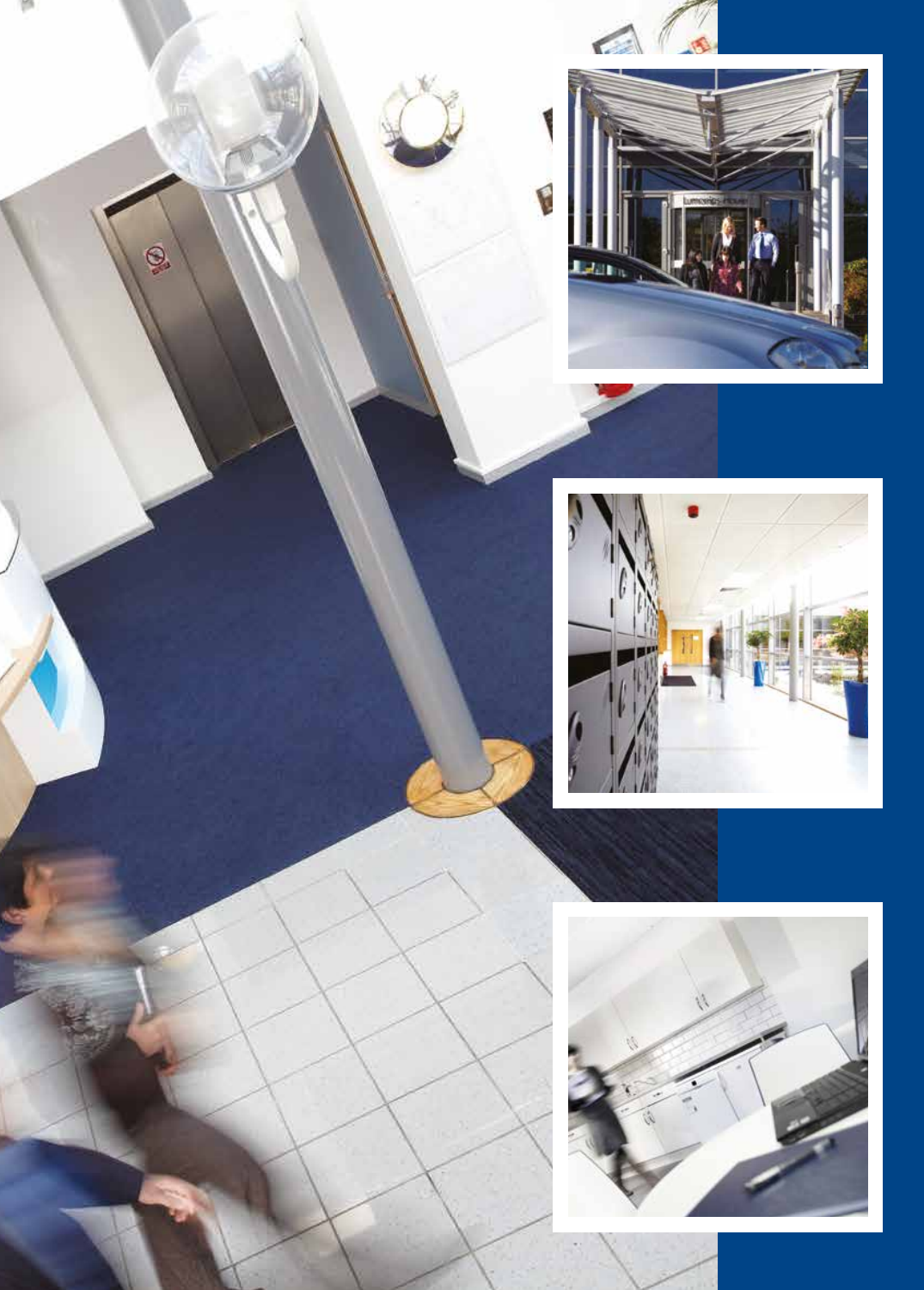#### **Building Amenities**

- **High quality office suites with individual temperature controls**
- **Ample on-site parking for colleagues and visitors**
- Large choice of furniture options to suit **your needs**
- **Serviced spacious reception with waiting area**
- **Advanced IT and telecom facilities**
- **Range of flexible meeting and conference rooms**
- **Fully equipped kitchens as well as a high quality catering service for visitor hospitality**
- Range of business support services
- 24/7 access, security and CCTV

#### **Common Areas**

- **Access to a full range of office equipment including photocopying, binding and laminating alongside secure individual postal facilities with mail delivered and collected daily.**
- On-site meeting and conference **facilities are available for hire with state of the art audio visual equipment.**
- **All common areas on each floor provide fully equipped kitchen with fridge, microwave, dishwasher and refreshment facilities.**
- **Contemporary landscaped central outside courtyard area with seating.**

#### **Office Rental Inclusive of Service Charge**

- **Centre management and reception team**
- **Building Insurance**
- Management & maintenance of **security systems**
- Management & maintenance of lifts, **communal areas and external areas**
- Maintenance of fire detection system & **equipment**
- Building postal collection & hire and **maintenance of franking machines, photo copies and binding equipment**
- **Utilities**
- **Planting display hire in communal area**
- **Provision and maintenance of vending machines**
- **Provision of toilet sundries & sanitary provisions**
- Management and maintenance of **Mechanical and Electrical Systems**
- **Provision of heating and cooling throughout**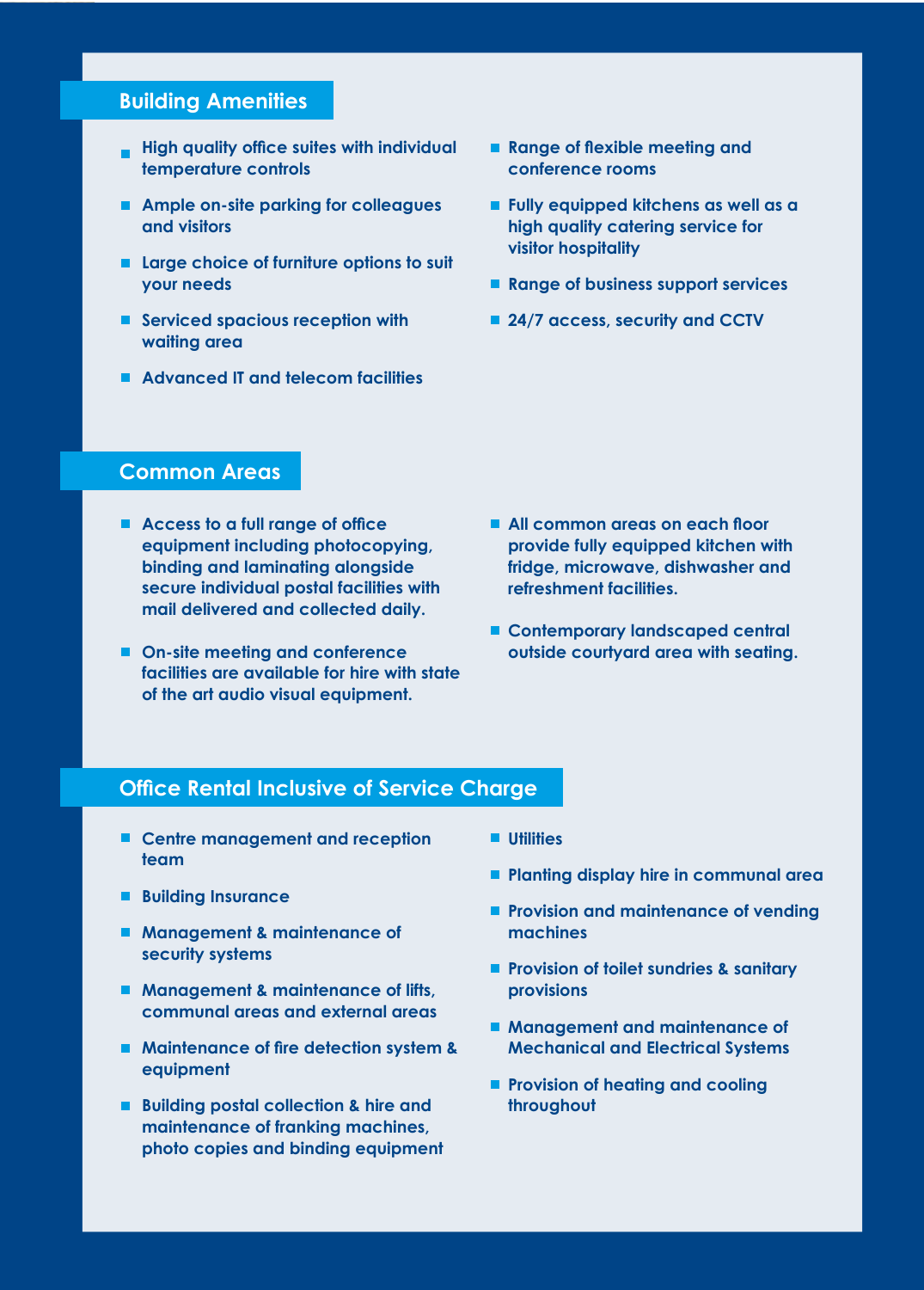**Office Suites Layout**





**First Floor**